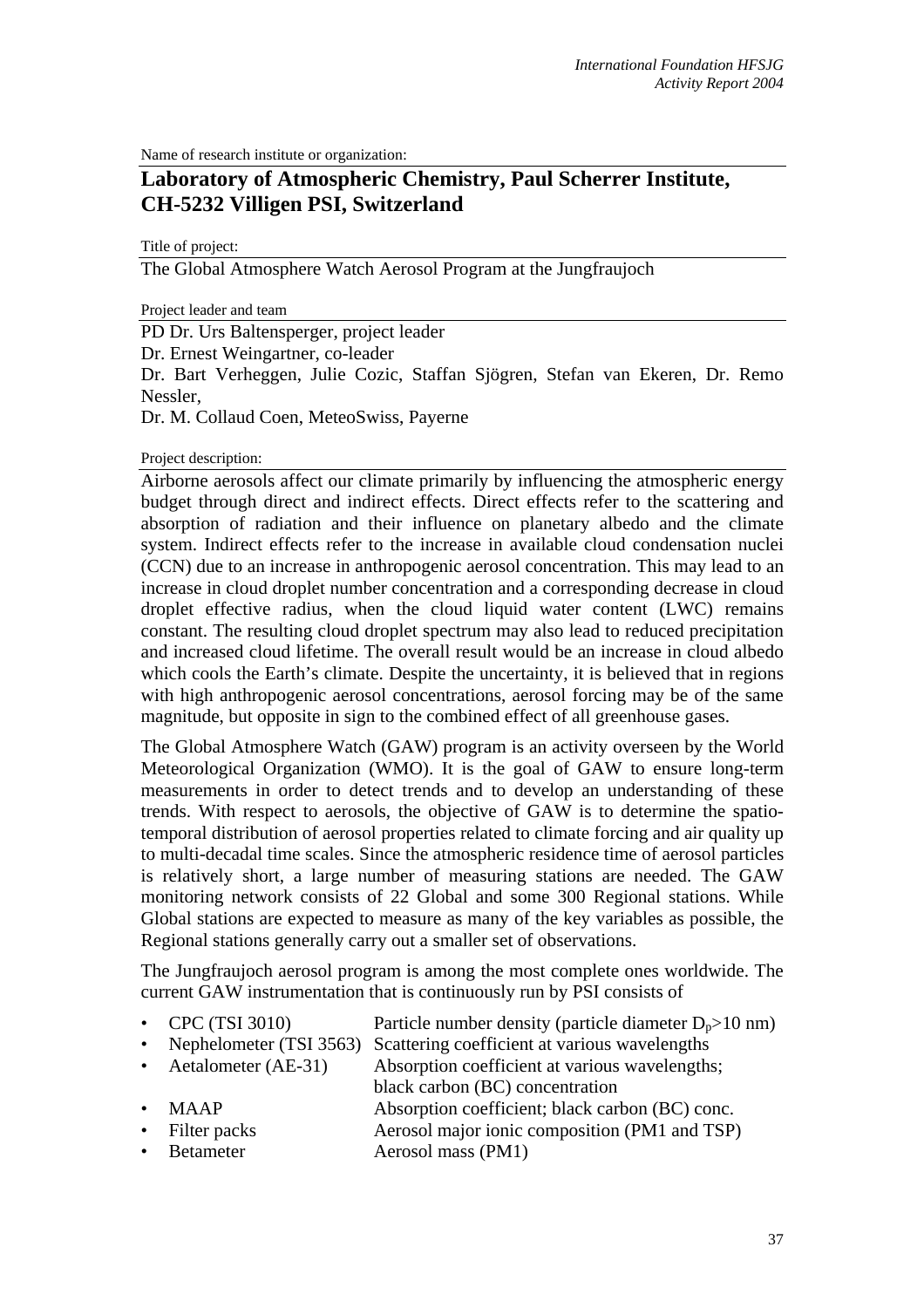For these measurements, ambient air is sampled via a heated inlet (25 deg C), designed to prevent ice build-up and to evaporate cloud particles at an early stage, ensuring that the cloud condensation nuclei and/or ice nuclei are also sampled. This is called the *total* inlet.

The ambient light scattering and absorption coefficients are important quantities in assessing the direct effect of aerosol on climate. The conducted measurements reflect these quantities under dry conditions, and they may therefore be significantly different from the values under ambient, climate relevant conditions. In order to correct for these shortcomings, Nessler *et al.* (2005a) calculated the relative change in the scattering coefficient to be greater than a factor of 1.5 for ambient relative humidity higher than 60% or 70% in winter or summer, respectively. The effect on absorption coefficient is smaller, but also significant (Nessler *et al.,* 2005b).

In summer, the site is influenced by injection of planetary boundary layer air into the free troposphere during sunny afternoons due to thermal convection, while in winter it is always in the undisturbed free troposphere. This causes all extensive aerosol parameters, to be higher in summer than in winter (see Figure 1).



*Figure 1. Long-term measurements of the absorption coefficient (at 880 nm), the scattering coefficient (at 450 nm), and the number concentration (above 10 nm diameter). Values are given as daily average (thin blue line) and 30 day running average (thick red line).*

A third intensive measurement campaign, the Cloud and Aerosol Characterization Experiment (CLACE 3) took place from March 1 to 31, 2004, with participation from eight different research groups. During this campaign, additional instrumentation was employed to characterize the aerosol size distribution (Scanning Mobility Particle Sizer, SMPS; Optical Particle Counter, OPC). The University of Manchester (UMIST) and the Max Plank Institute in Mainz (MPI) operated two Aerodyne Aerosol Mass Spectrometer (AMS) for the size segregated chemical composition. Other measured parameters were the particles hygroscopic properties (Hygroscopicity Tandem Differential Mobility Analyzer, H-TDMA), cloud condensation nuclei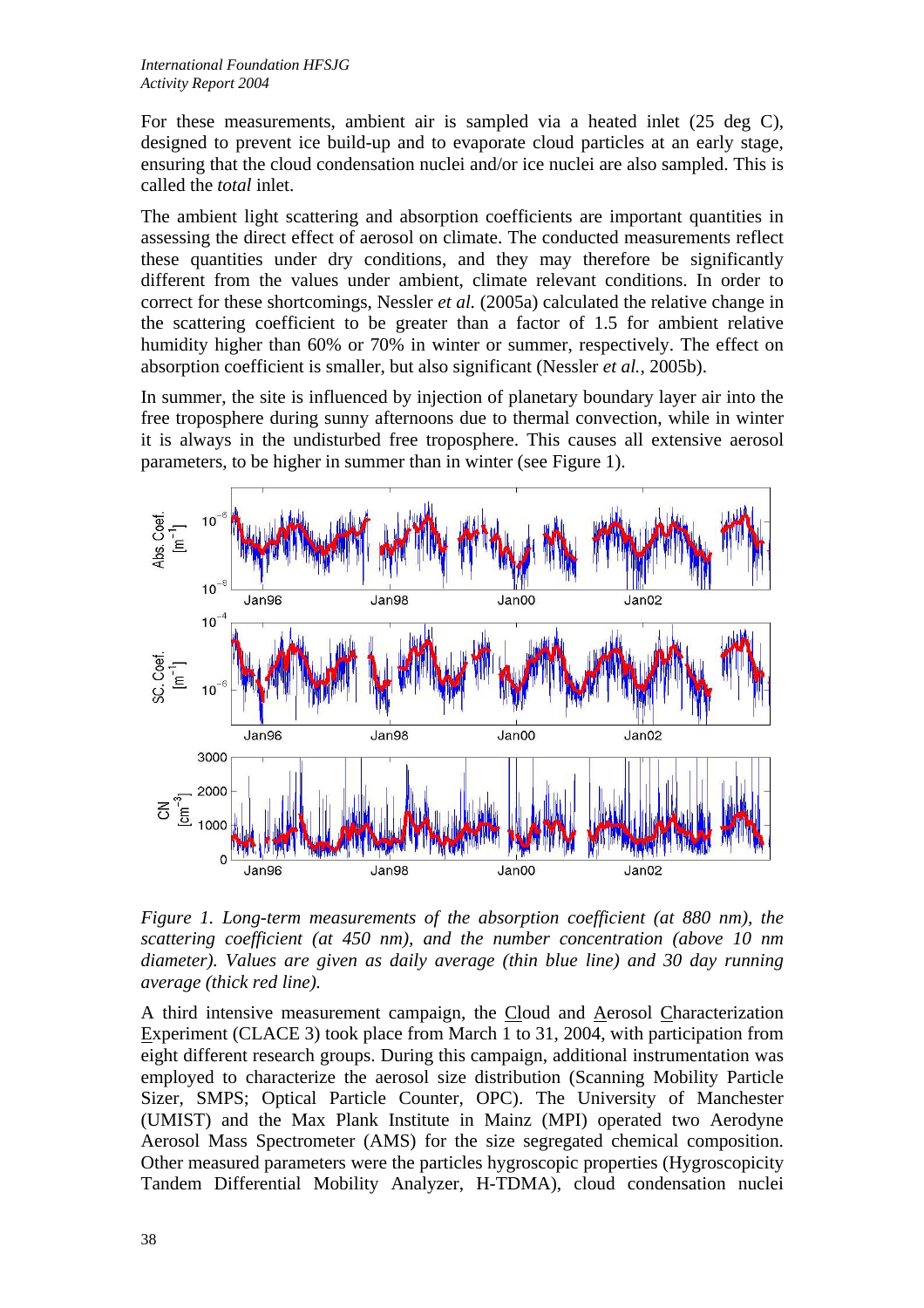concentration (Cloud Condensation Nuclei Counter, CCNC), cloud microphysics (Particulate Volume Monitor, PVM; Forward Scattering Spectrometer Probe, FSSP; Cloud Particle Imager, CPI; Phase Doppler Anemometer, ADA), as well as particle and ice crystal morphology (Environmental Scanning Electron Microscope, ESEM; formvar replicas).

Two additional inlets were used for these instruments: An *interstitial* inlet operated with a PM2 cyclone impactor removed all cloud particles from the ambient air. Within a cloud the sampled air thus represents the interstitial (or unactivated) aerosol fraction. In addition, the Institute for Tropospheric Research (IfT) operated a Counterflow Virtual Impactor (CVI). The CVI was part of a new prototype sampling system (Ice-CVI) which allowed for the separation of small *ice particles* from large ice crystals, cloud droplets and interstitial aerosol particles. The extracted ice particles were dried airborne in the system and the remaining residual particles which correspond to the former ice nuclei were analyzed with a variety of different instruments.

Differencing the response downstream of the different inlets provides insight in the fractionation of aerosol particles between the cloud phase and the interstitial phase. The activated fraction is defined as the fraction of the total particle number  $(D_n > 100$ nm) that is activated into cloud droplets (obtained from total minus interstitial). The positive correlation between temperature and activated fraction (see Figure 2) is due to the relative scarcity of ice nuclei as compared to cloud condensation nuclei, and to the Bergeron-Findeisen process, which describes the effect of a water vapour flux from liquid droplets to ice crystals, thus transforming cloud droplets back into interstitial aerosol particles.



*Figure 2. Activated number fraction of aerosol particles as a function of temperature.* 

The black carbon content of the atmospheric aerosol is activated into cloud droplets to the same extent as the bulk aerosol (see Figure 3). Such behaviour is not expected for freshly emitted soot particles because they have a hydrophobic nature. The soot particles on the Jungfraujoch experienced aging processes which transformed them into an internally mixed hygroscopic aerosol.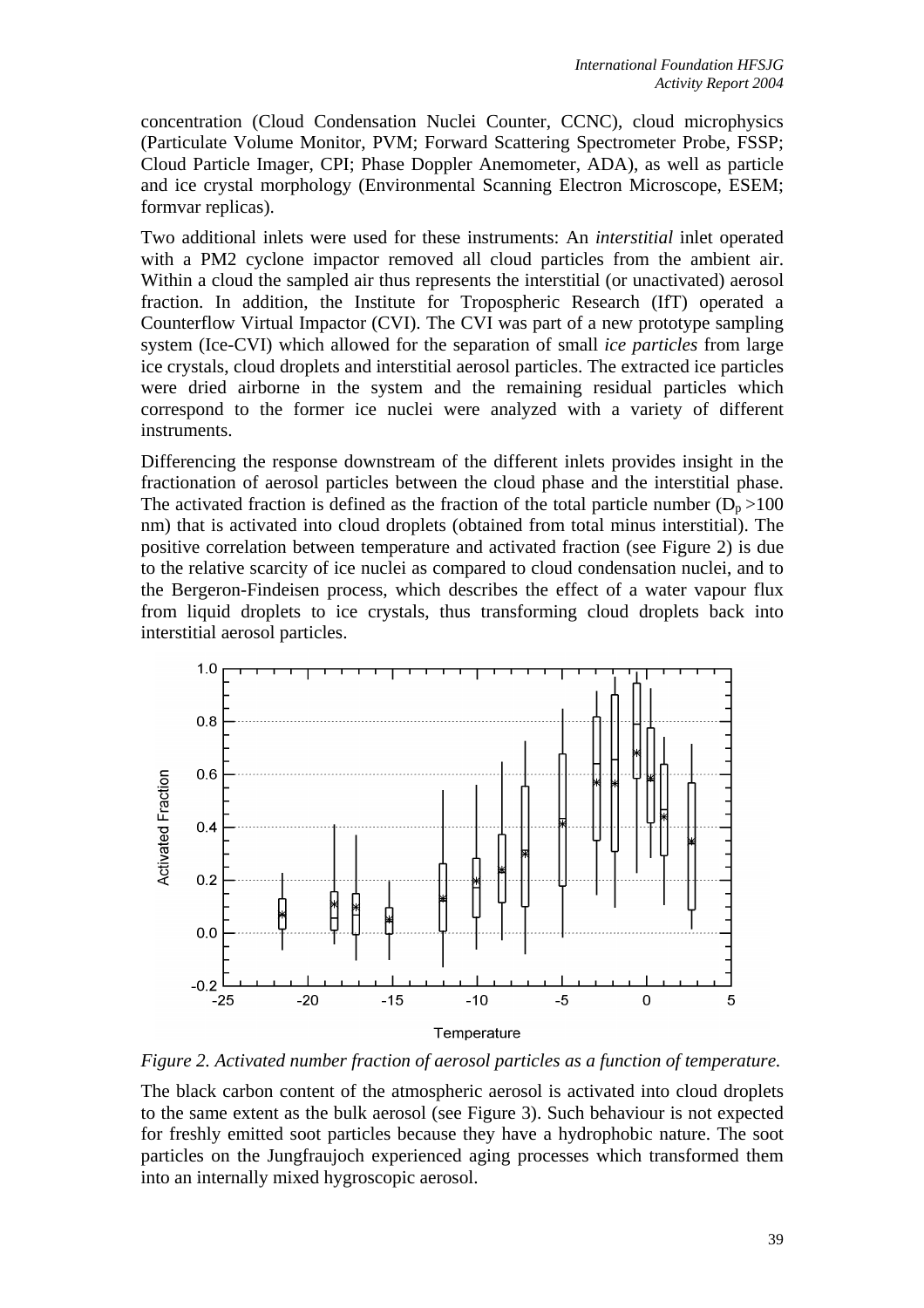

*Figure 3. Activated black carbon mass fraction as a function of temperature.* 

A smaller measurement campaign undertaken by PSI, dubbed CLACE 3½, took place from July 15 to September 30, 2004. This provided data on the aerosol activation behaviour at higher temperatures to complement the winter measurements. For this purpose, size distribution and black carbon measurements were made downstream of both the total and interstitial inlet. Figures 2 and 3 include both the winter (CLACE 3) and summer (CLACE 3½) data.

The activated fraction also correlates positively with the liquid water content, since more available water vapour causes more particles to be activated. The activated fraction correlates negatively with the total number of particles, but only for very low concentrations, in which case the availability of cloud condensation nuclei is the limiting factor for activation.

The newly developed expansion type cloud condensation nuclei counter (CCNC) was also successfully deployed during CLACE 3, providing similar data as the simultaneously run conventional parallel plate type CCNC. The hygroscopicity tandem differential mobility analyzer (H-TDMA) provided measurements that agree well with those from previous campaigns, broadening the basis for a hygroscopicity closure study by comparing its results with chemical mass size distributions as measured with the Aerosol Mass Spectrometer (AMS).

Key words:

Atmospheric aerosol particles, aerosol-cloud interactions, aerosol climatic effects, radiative forcing, cloud condensation nuclei, hygroscopic growth

Internet data bases:

[http://www.psi.ch/gaw](http://psi.ch/gaw)

Collaborating partners/networks:

Dr. P. Viatte, MeteoSwiss, Payerne

Dr. V. Simeonov, Laboratory of Air and Soil Pollution Studies, EPFL, Lausanne

Dr. C. Hüglin, EMPA, Dübendorf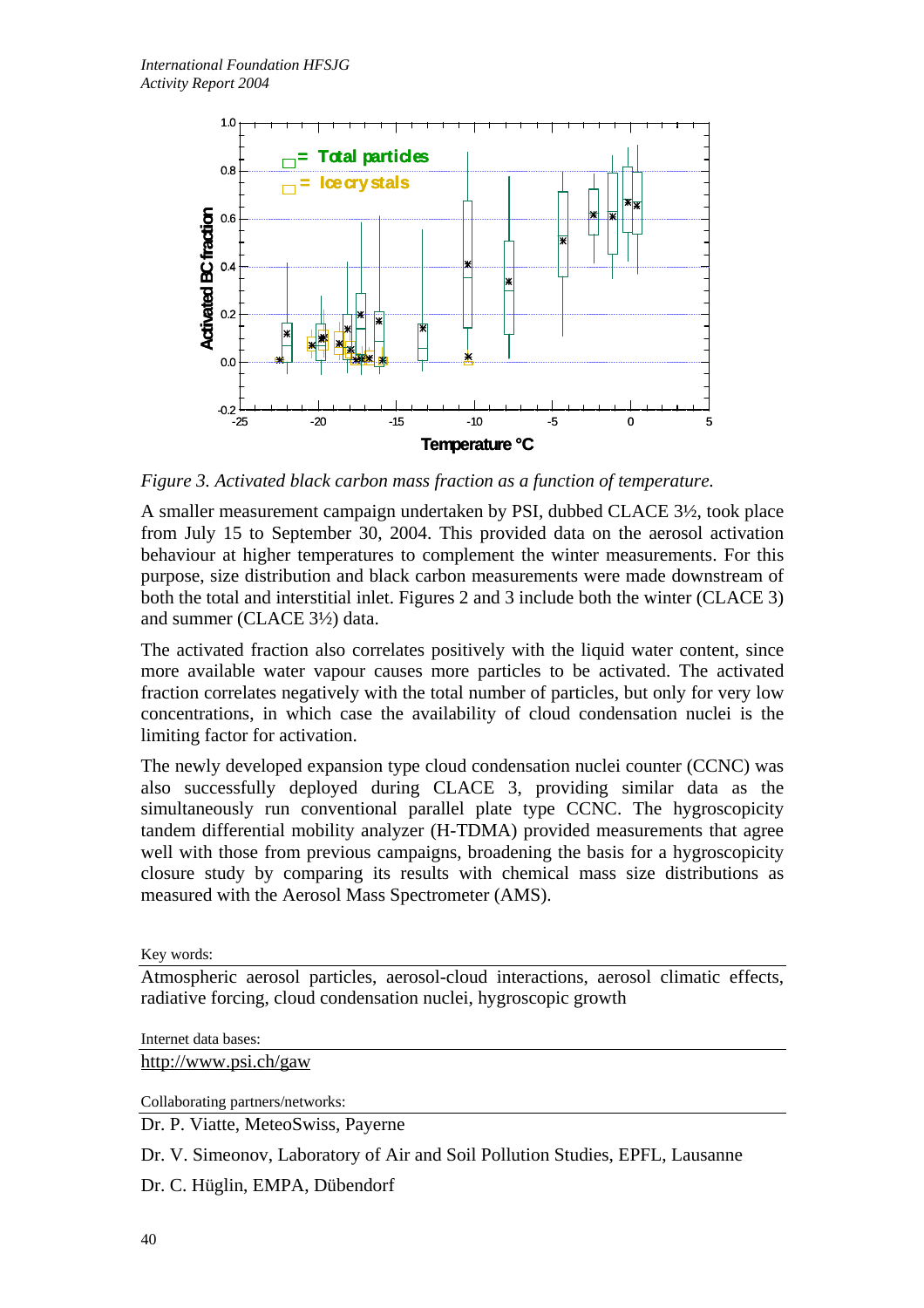Prof. H. Burtscher, Institut für Sensoren und Signale der Fachhochschule Aargau (FHA), Windisch

Prof. T. Peter, Institute for Atmospheric and Climate Science, ETH Zürich

Prof. J. Heintzenberg, Institut für Troposphärenforschung, Leipzig, Germany

Dr. A. Petzold, Institute of Atmospheric Physics, DLR Oberpfaffenhofen, Germany

Dr. G. Kiss, Air Chemistry Group of the Hungarian Academy of Sciences, University of Veszprém, Hungary

Dr. H. Coe, University of Manchester Institute of Science and Technology (UMIST), Atmospheric Physics, Manchester, England

Dr. J. Schneider, Cloud Physics and Chemistry Dept., Max Planck Institute for Chemistry, Mainz, Germany

Prof. S. Borrmann, University of Mainz, Cloud Physics, Mainz, Germany

Prof. M. Bilde, University of Copenhagen, Department of Chemistry, Copenhagen, Denmark

Prof. S. Weinbruch, Institut für Mineralogie, Darmstadt, Germany

Scientific publications and public outreach 2004:

#### **Refereed journal articles**

Collaud Coen M., E. Weingartner, D. Schaub, C. Hüglin, C. Corrigan, S. Henning, M. Schwikowski, U. Baltensperger, Saharan dust events at the Jungfraujoch: detection by wavelength dependence of the single scattering albedo and first climatology analysis Atmos.Chem. Phys. 4, 2465-2480, 2004.

Henning S., S. Bojinski, S. Ghan, S. Nyeki, E. Weingartner, S. Wurzler, U. Baltensperger, Aerosol partitioning in natural mixed-phase clouds Geophys. Res. Lett. 31, doi:10.1029/2003GL019025, 2004.

Van Dingenen R., F. Raes, J.P. Putaud, U. Baltensperger, A. Charron, M.C. Facchini, S. Decesari, S. Fuzzi, R. Gehrig, H.C. Hansson, R.M. Harrison, C. Hüglin, A.M. Jones, P. Laj, G. Lorbeer, W. Maenhaut, F. Palmgren, X. Querol, S. Rodriguez, J. Schneider, H. ten Brink, P. Tunved, K. Torseth, B. Wehner, E. Weingartner, A. Wiedensohler, P. Wahlin, A European aerosol phenomenology-1: physical characteristics of particulate matter at kerbside, urban, rural and background sites in Europe Atmos. Environ. 38, 2561-2577, 2004.

Hinz K. P., A. Trimborn, E. Weingartner, S. Henning, U. Baltensperger, B. Spengler, Aerosol single particle composition at the Jungfraujoch, J. Aerosol Sci., in press, 2005.

Nessler R., E. Weingartner, U. Baltensperger, Adaptation of dry nephelometer measurements to ambient conditions at the Jungfraujoch, Environ. Sci. Technol., in press, 2005a.

Nessler R., E. Weingartner, U. Baltensperger, Effect of humidity on aerosol light absorption and its implications for extinction and the single scattering albedo illustrated for a remote continental site, J. Aerosol Sci., in press, 2005b.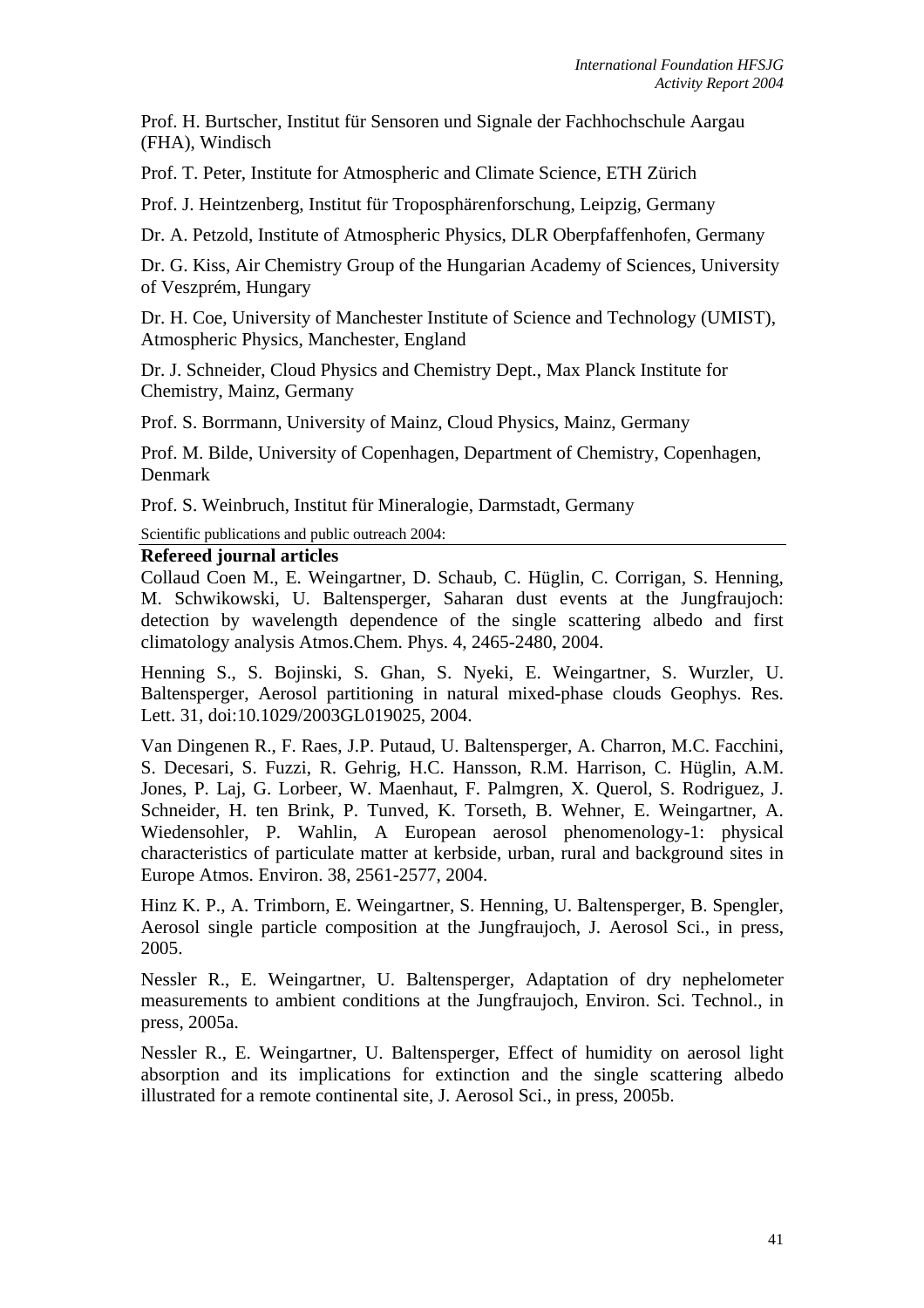## **Conference papers**

Cozic J., S. Mertes, E. Weingartner, B. Verheggen, A. Petzold, U. Baltensperger, Scavenging ratio of Black Carbon by cloud droplets and ice crystals at the high Alpine site Jungfraujoch (3580 m asl.), Proc. EAC 2004, Budapest, Hungary, J. Aerosol Sci. **I**, S71-S72, September 6-10, 2004.

Henning S., T. Rosenhørn, E. Weingartner, U. Baltensperger, M. Bilde, Activation behavior of ambient aerosol (Jungfraujoch, 3580 m asl), Proc. EAC 2004, Budapest, Hungary, J. Aerosol Sci. **I**, S67-S68, September 6-10, 2004.

Nessler R., E. Weingartner, U. Baltensperger, Adaptation of dry nephelometer measurements to ambient conditions at the Jungfraujoch, 1st EGU General Assembly, Nice, France, 6, 00933, April 25-30, 2004.

Van Ekeren J.S., M. Fierz, U. Baltensperger, H. Burtscher, E. Weingartner, CCN measurements with an expansion type CCN counter at a high alpine site, Proc. EAC 2004, Budapest, Hungary, J. Aerosol Sci., **I**, S133-S134, September 6-10, 2004.

Verheggen B., J. Cozic, E. Weingartner, S. Sjögren, J.S. van Ekeren, N. Bukowiecki, R. Schmidhauser, U. Baltensperger, S. Mertes, K.N. Bower , M.J. Flynn, J.D. Allan, M.W. Gallagher, J. Crosier, H. Coe, T.W. Choularton, J. Schneider, S. Walter, S. Henning, T. Rosenhørn, M. Bilde, A. Petzold, E. Barthazy, M. Inerle-Hof, M. Ebert, S. Weinbruch, CLACE 3: Third Cloud and Aerosol Characterization Experiment conducted at a High Alpine Site in the Free Troposphere, Proc. EAC 2004, Budapest, Hungary, J. Aerosol Sci. **I**, S171-S172, September 6-10, 2004.

Weingartner E., Aging processes of soot particles in the atmosphere, 8th ETH conference on combustion generated particles, ETH, Zürich, CD, August 16-18, 2004.

Weingartner E., Wintermesskampagne CLACE-3 auf dem Jungfraujoch (3580 m.ü.M.) im Überblick Tropeis II, Die troposphärische Eisphase, Frankfurt am Main, Germany, November 10-11, 2004.

Weingartner E., S. Sjögren, J. Cozic, B. Verheggen, U. Baltensperger, Hygroscopic properties and chemical composition of aerosol particles at the high alpine site Jungfraujoch, Proc. EAC 2004, Budapest, Hungary, J. Aerosol Sci. **I**, S135-S136, 2004.

## **Theses**

Nessler, R., Dry and ambient aerosol properties at the Jungfraujoch, Ph.D. Thesis, No.165 / 3051, Ecole Polytechnique Fédérale de Lausanne (EPFL), June, 2004.

## **Magazine and Newspapers articles**

U. Baltensperger Wie verschmutzte Luft das Klima beeinflussen könnte Zeitungsbericht im Tages-Anzeiger, January 21, 2004.

U. Baltensperger Forscher suchen nach Klimaeffekt des Saharastaubs Zeitungsbericht im Tages-Anzeiger, February 24, 2004.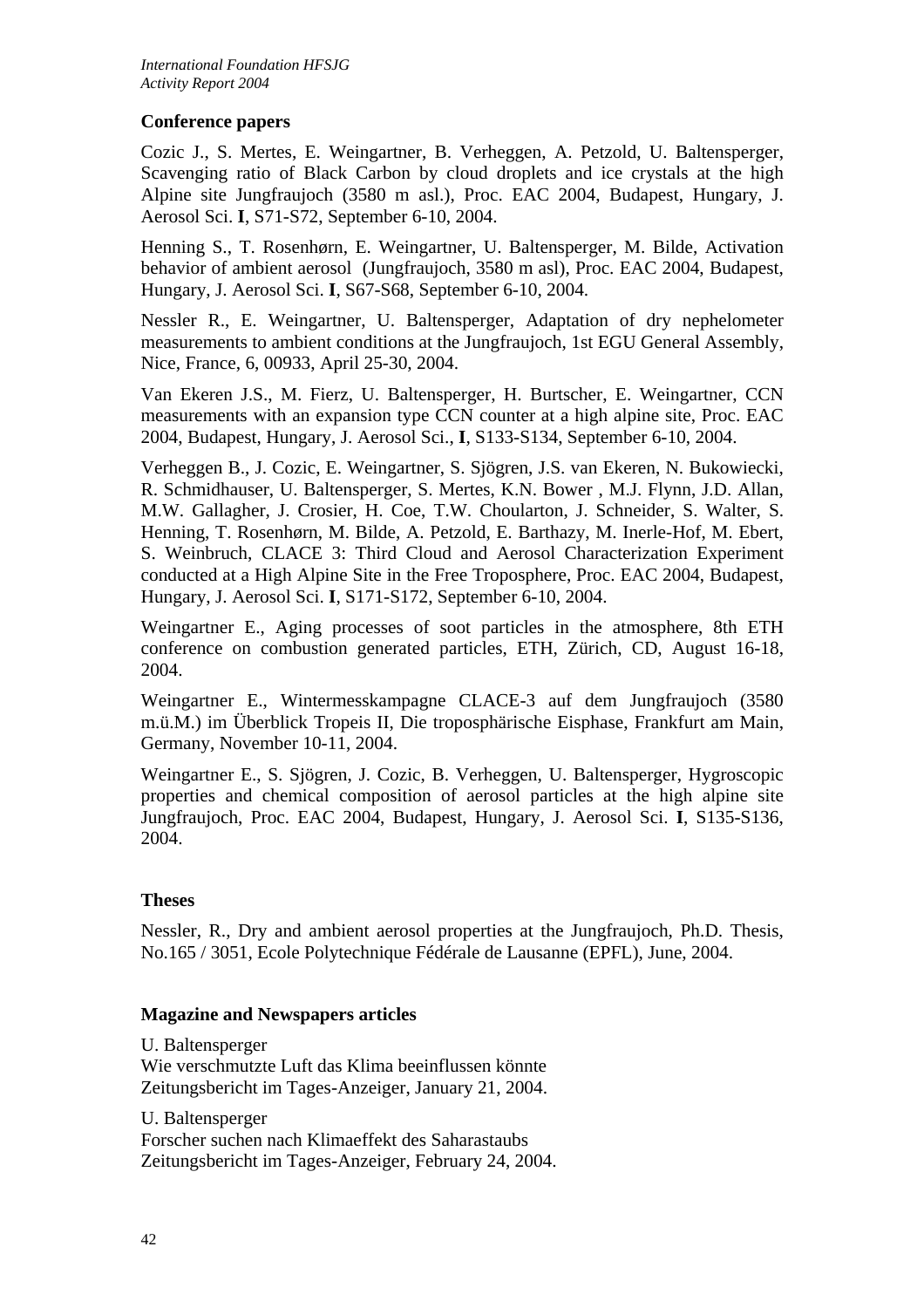U. Baltensperger Nach wie vor rätselhafte Wirkung der Aerosole auf das Klima Zeitungsbericht in der NZZ, March 31, 2004.

E. Weingartner Gros plan sur la double vie climatique des aérosols Zeitungsbericht in 24heures, April 1, 2004.

E. Weingartner Grosse Jagd auf kleine Teilchen Zeitungsbericht in der Berner Zeitung, im Berner Oberländer und im Thuner Tagblatt, April 1, 2004.

E. Weingartner Auf Entdeckungsreisen im Kabeldschungel auf über 3500 Metern über Meer Zeitungsbericht in Die Botschaft, April 3, 2004.

E. Weingartner Von Forschern, die sich Wolken wünschen Zeitungsbericht im Tages-Anzeiger, April 7, 2004.

E. Weingartner Der Kern im Eiskristall Bericht im ETH Life, April 8, 2004.

E. Weingartner Forschen in den Wolken Zeitungsbericht, Wochenbeilage im Bund, April 17, 2004.

E. Weingartner Auf den Spuren der Wolkenmacher Zeitungsbericht in der Basler Zeitung, April 30, 2004.

E. Weingartner Ausser Puste Titelgeschichte in einem Sonderheft zum Thema Wolken, Frankfurter Rundschau, May 25, 2004.

E. Weingartner Zwischen den Wolken Zeitungsbericht in der Süddeutschen Zeitung, May 26, 2004.

E. Weingartner Aerosole und ihre Klimarelevanz kennen keine Landesgrenzen Bericht im Umwelt Focus, June 2004.

# **Radio and television**

E. Weingartner Reportage zu CLACE-3 Beitrag zur Sendung: Rendezvous am Mittag, DRS1, March 31, 2004.

E. Weingartner Reportage zu CLACE-3 Beitrag zur Sendung: Regionaljournal AG/SO, DRS1 und DRS3, April 2 + 5, 2004.